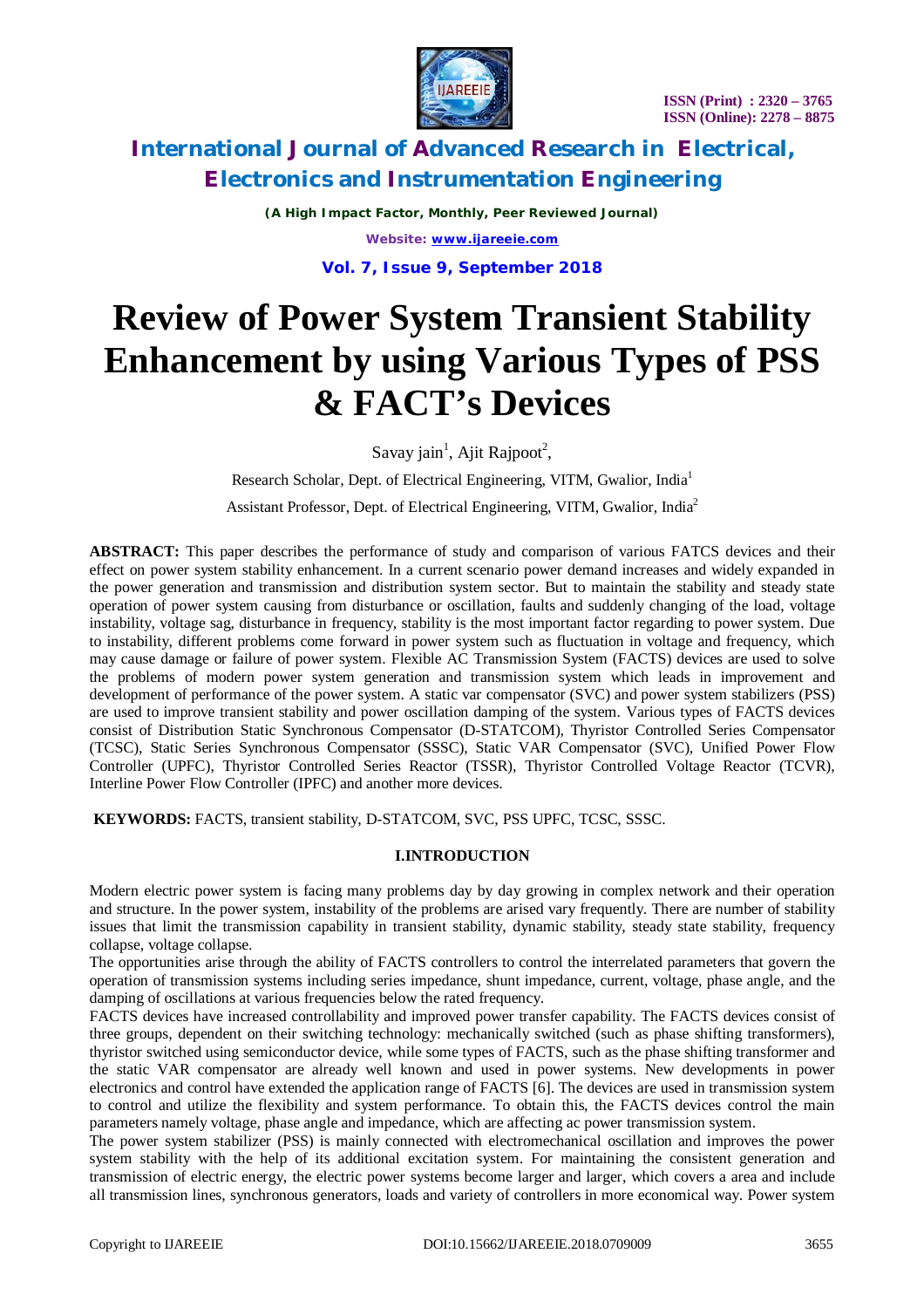

*(A High Impact Factor, Monthly, Peer Reviewed Journal)*

*Website: [www.ijareeie.com](http://www.ijareeie.com)*

### **Vol. 7, Issue 9, September 2018**

stability can be improved by using dynamic controllers as excitation systems, power system stabilizers and FACTS devices, controlled islanding and HVDC [4].

### **II. LITRETURE REVIEW**

- 1. "Omar Mohammed Benaissa, Samir Hadjeri, Sid Ahmed Zidi" (2016): It presents an application of (SVC) in electrical transmission lines and PSS in two areas, two generator test power system. Using Matlab software to design and implements control system and study the effect of damping oscillations in stability power system after proposed faults in transmission lines of research model that used (PSS-generic and multiband) types and automatic voltage regulator (AVR).
- 2. "Khoshnaw Khalid Hama Saleh, Ergun Ercelebi" (2015): It compares a power system stabilizer (PSS) and static Var compensator (SVC) to improve damping oscillation and enhance transient stability. The effectiveness of a PSS connected to the exciter and/or governor in damping electromechanical oscillations of isolated synchronous generator was tested. The SVC device is a member of the shunt FACTS (flexible alternating current transmission system) family, utilized in power transmission systems. The designed model was tested with a multi-machine system consisting of four machines six bus, using MATLAB/SIMULINK software. The results obtained indicate that SVC solutions are better than PSS.
- 3. "Mahesh K. Mishra, Student Member, IEEE, Arindam Ghosh, Senior Member, IEEE, and Avinash Joshi"(2013) : the operating principles of a distribution static compensator (DSTATCOM) that is used to maintain the voltage of a distribution bus. A three-phase, four-wire distribution system is assumed in this study. A three-phase bridge inverter circuit that is supplied by two neutral-clamped dc storage capacitors realizes the DSTATCOM. Three filter capacitors, one for each phase, are connected in parallel with the DSTATCOM to eliminate high-frequency switching components.
- 4. "Vinay M. Awasthi Senior Member, IEEE and Mrs. V. A. Huchche Senior Member, IEEE" (2016): The D-STATCOM, based on voltage source converter, which injects the reactive power in distribution line. The output voltage of D-STATCOM is made leading to that of system voltage for the purpose of controlling VAR generation. Implementation of D-STATCOM by using PI controller is carried out in MATLAB/ Simulink.
- 5. "Weerakorn Ongsakul and Peerapol Jirapon" (2005) : Four types of FACTS devices are included: thyristorcontrolled series capacitor (TCSC), thyristor-controlled phase shifter (TCPS), unified power flow controller (UPFC), and static var compensator (SVC). Test results on IEEE 30-bus system indicate that optimally placed OPF with FACTS devices by EP could enhance the TTC value far more than OPF without FACTS devices.

### **III. FACTS DEVICES**

FACTS devices are capable of controlling the network condition in a very fast manner by reactive power management and this unique feature of FACTS devices can be exploited to improve the transient stability of a system. Transient stability control plays a significant role in ensuring the stable operation of power systems in the event of large disturbances and faults. FACTS controllers are used for the dynamic control of voltage, impedance and phase angle of high voltage AC transmission lines. The basic principles of the following FACTS controllers, which are used in the two-area power system under study, are discussed briefly.

### **A. Static Var Compensator (Svc):-**

Static VAR Compensator (SVC) is a first generation FACTS device that can control voltage at the required bus thereby improving the voltage profile of the system. The primary task of an SVC is to maintain the voltage at a particular bus by means of reactive power compensation. The SVC uses conventional thyristors to achieve fast control of shuntconnected capacitors and reactors. The configuration of the SVC is shown in Fig.1.Which basically consists of a fixed capacitor (C) and a thyristor controlled reactor (L). The firing angle control of the thyristor banks determines the equivalent shunt admittance presented to the power system. , SVC is composed of a controllable shunt reactor and shunt capacitor(s). Total susceptance of SVC can be controlled by controlling the firing angle of thyristors. However, the SVC acts like fixed capacitor or fixed inductor at the maximum and minimum limits.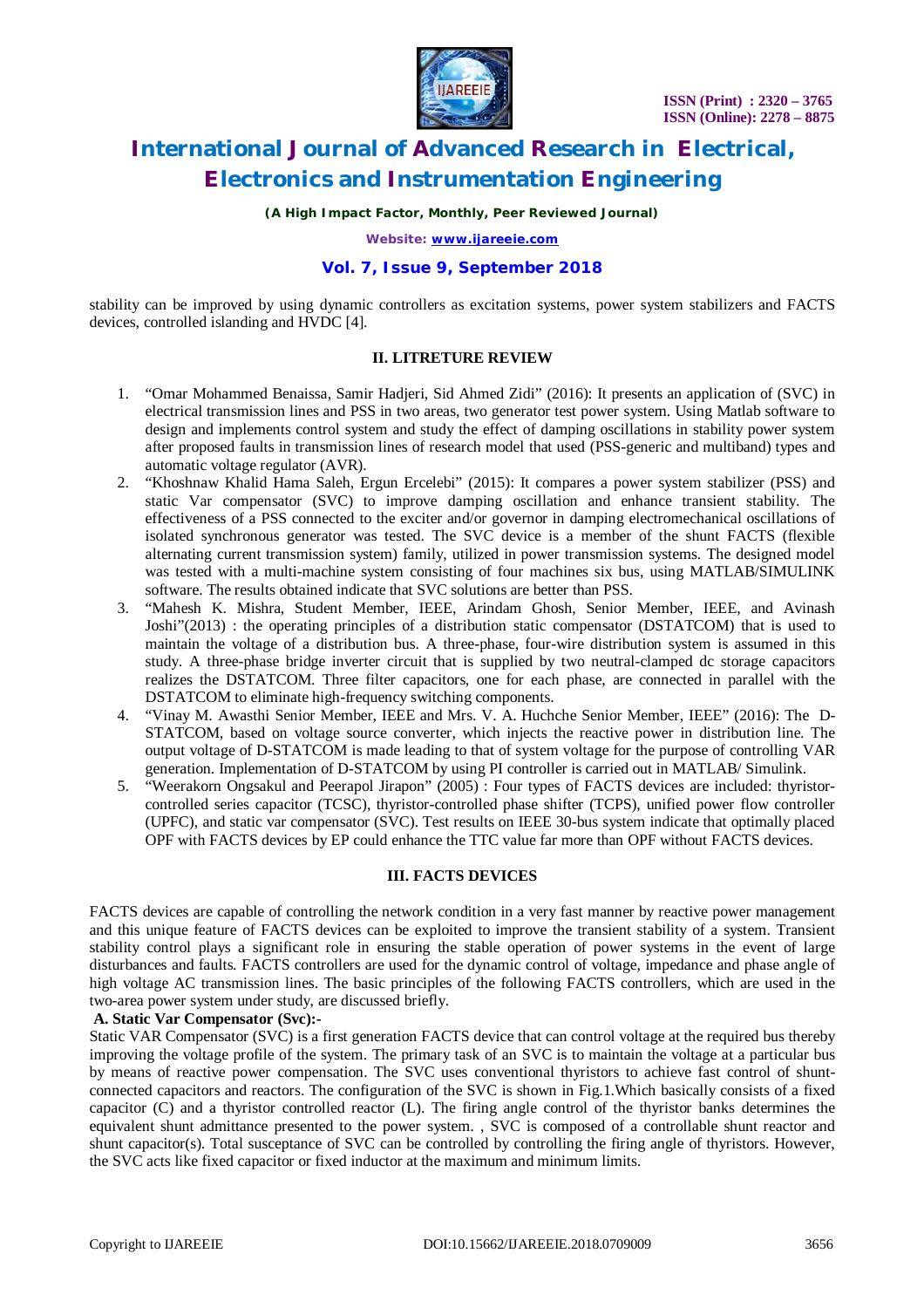

*(A High Impact Factor, Monthly, Peer Reviewed Journal)*

*Website: [www.ijareeie.com](http://www.ijareeie.com)*

### **Vol. 7, Issue 9, September 2018**



Fig:1 SVC connected to a transmission line.

#### **B. Static Synchronous Compensator (STATCOM)**

In the transmission systems, STATCOM provides voltage support to buses by modulating bus voltages during dynamic disturbances in order to provide better transient characteristics, improve the transient stability margins and to damp out the system oscillations due to these disturbances. The STATCOM is based on the solid state synchronous voltage source which generates a balanced set of three sinusoidal voltages at the fundamental frequency with rapidly controllable amplitude and phase angle. The configuration of a STATCOM is shown in Fig.2. Basically it consists of a voltage source converter (VSC), a coupling transformer and a dc capacitor. Control of reactive current and hence the susceptance presented to power system is possible by variation of the magnitude of output voltage with respect to bus voltage and thus operating the STATCOM in inductive region or capacitive region.



Fig: 2 STATCOM connected to a transmission line.

#### **C. Thyristor Controlled Series Capacitor (TCSC)**

TCSC is one of the most important and best known FACTS devices, which has been in use for many years to increase the power transfer as well as to enhance system stability. The main circuit of a TCSC is shown in Fig. 3.The TCSC consists of three main components: capacitor bank C, bypass inductor L & bidirectional thyristors SCR1 and SCR2.



Fig: 3 TCSC connected to a transmission line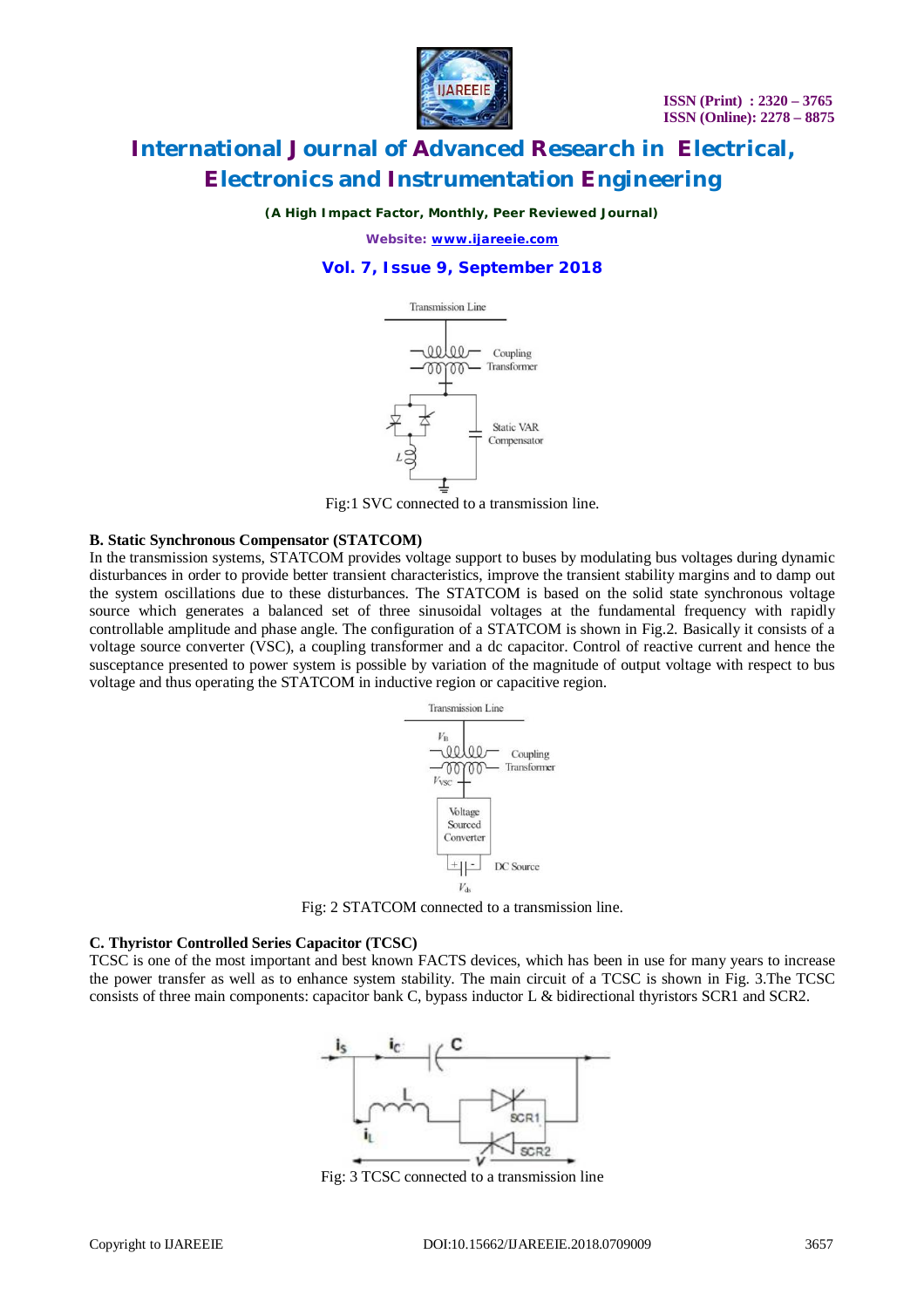

*(A High Impact Factor, Monthly, Peer Reviewed Journal)*

*Website: [www.ijareeie.com](http://www.ijareeie.com)*

### **Vol. 7, Issue 9, September 2018**

The firing angles of the thyristors are controlled to adjust the TCSC reactance in accordance with a system control algorithm, normally in response to some system parameter variations. According to the variation of the thyristors firing angle or conduction angle, this process can be modeled as a fast switch between corresponding reactance's offered to the power system.

### **D. Unified Power Flow Controller (UPFC)**

Among the available FACTS devices, the Unified Power Flow Controller (UPFC) is the most versatile one that can be used to enhance steady state stability, dynamic stability and transient stability. The basic configuration of a UPFC is shown in Fig. 4. The UPFC is capable of both supplying and absorbing real power and reactive power and it consists of two ac/dc converters. One of the two converters is connected in series with the transmission line through a series transformer and the other in parallel with the line through a shunt transformer. The dc side of the two converters is connected through a common capacitor, which provides dc voltage for the converter operation. The power balance between the series and shunt converters is a prerequisite to maintain a constant voltage across the dc capacitor. As the series branch of the UPFC injects a voltage of variable magnitude and phase angle, it can exchange real power with the transmission line and thus improves the power flow capability of the line as well as its transient stability limit.



Fig: 4 UPFC connected to a transmission line

### **E. Static Synchronous Series Compensator (SSSC):-**

SSSC is connected in series with a power system. It has a voltage source converter serially connected to a transmission line through a transformer. It can be considered as asynchronous voltage source as it can inject an almost sinusoidal voltage of variable and controllable amplitude and phase angle, in series with a transmission line. The injected voltage is almost in quadrature with the line current. A small part of the injected voltage that is in phase with the line current provides the losses in inverter. Most of the injected voltage, which is in quadrature with the line current, provides the effect of inserting an inductive or capacitive reactance in series with the transmission line. The variable reactance influences the electric power flow in the transmission line. The basic configuration of a SSSC is shown in Fig. 5.



Fig: 5 SSSC connected to transmission line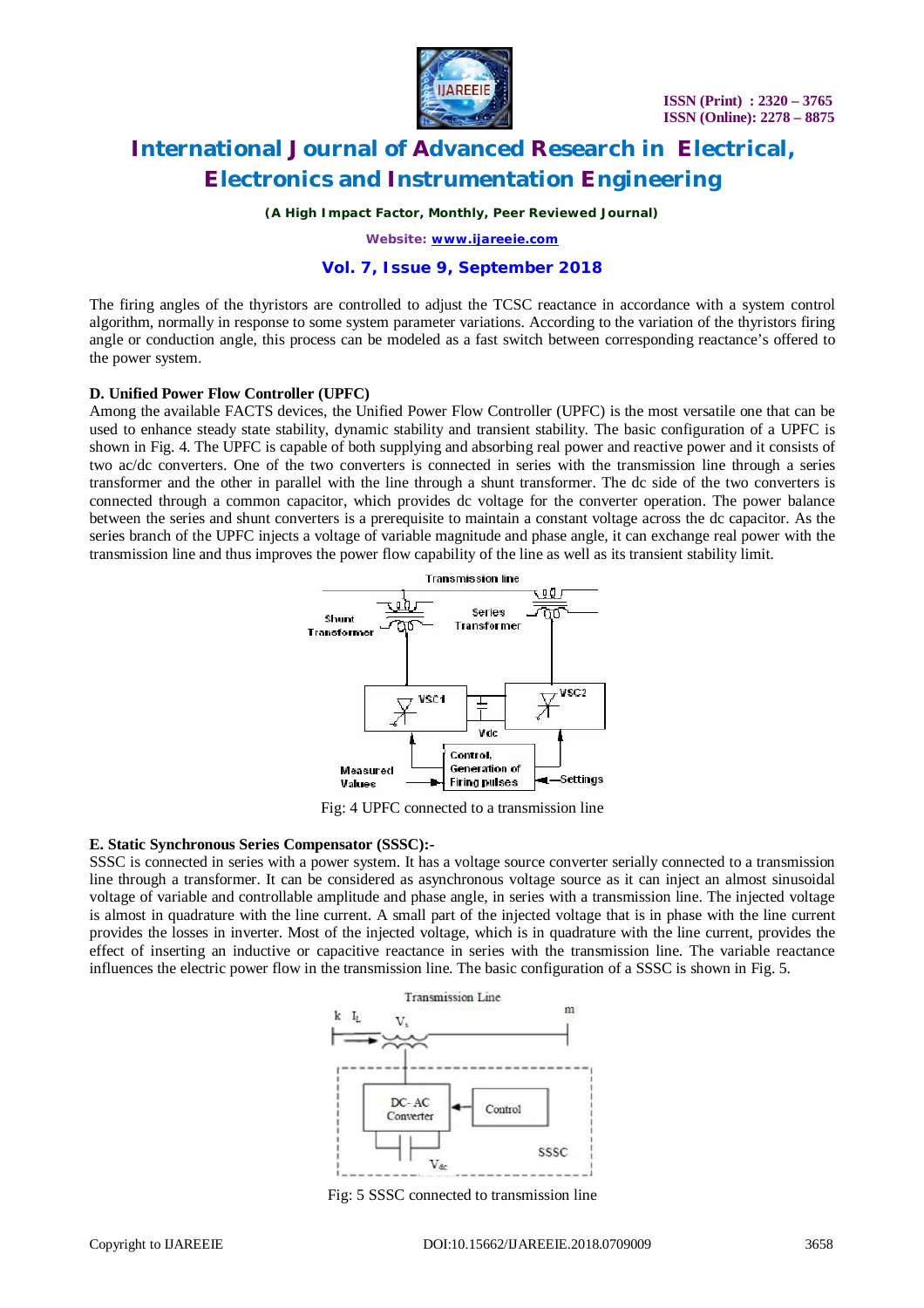

*(A High Impact Factor, Monthly, Peer Reviewed Journal)*

*Website: [www.ijareeie.com](http://www.ijareeie.com)*

### **Vol. 7, Issue 9, September 2018**

#### **F. Two Area Power System Model:-**

Consider a two area power system (Area-1 & Area-2) with series and shunt FACTS devices, connected by a single circuit long transmission line as shown in fig. 1 and fig. 2 respectively. Fig. 6 Two area power system with series FACTS device Here, the series FACTS devices such as UPFC (combination of STATCOM and SSSC), SSSC, and TCSC are equipped between bus-2 and bus-3. The direction of real power flow is from Area-1 to Area-2. Fig. 7 Twoarea power system with shunt FACTS devices Here, the shunt FACTS devices such as STATCOM, SVC are equipped at bus-2. The direction of real power flow is from Area-1 to Area-2.



Fig: 6 Two-area power system with series FACTS device



Fig: 7 Two-area power system with shunt FACTS devices

#### **IV. CONCLUSION**

FACTS are powerful devices to improve the voltage profile and power system enhancement. In this paper, comparison of different FACTS devices with respect System Stability Enhancement is carried out and gives an idea about the FACT devices. This paper concludes that in order to provide faster responses over a wide range of power system operation and improve the power system stability by using FACTS devices with PSS and to provide the optimal power flow power networks. The FACTS are economically and efficiently operation in transmission and generation system's and due application of FACTS devices to prevent the uninterrupted power supply provide to generation, transmission and distribution system. The power system stabilizer means using external excitation (AVR) controller also prevent upset output power of generation system causing various reasons.

#### **REFERENCES**

- [1] R. M Piedra and A. Frish, "Digital Signal Processing Comes of Age," IEEE Spectrum, Vol. 33, No. 5, May 1996.
- [2] Steinmetz, C.P., "Power Control and Stability of Electric Generating Stations," AIEE Trans., Vol. XXXIX, no.2, pp.1215-1287, July 1920.
- [3] Wikins, R., "Practical Aspects of System Stability," IEEE Trans., pp. 41-50, 1926.
- [4] P. K. Kundur, "Power System Stability and Control, McGraw-Hill, Inc., New York, 1994.

[5] Ranjit Kumar Bindal, "A Review of Benefits of FACTS Devices in Power System", International Journal of Engineering and Advanced Technology (IJEAT) ISSN: 2249 – 8958, Volume-3, Issue-4, April 2014. pp. -105-108.

[6] Alok Kumar Mohanty, Amar Kumar Barik, "Power system stability improvement using FACTS Devices", International Journal of Modern Engineering Research (IJMER) Vol.1, Issue.2, pp-666-672 ISSN: 2249-6645.pp.-666-672.

[7] Narain G, Hingorani, Laszlo Gyugyi ,"Understanding FACTS: Concepts and Technology of FACTS", IEEE Power Engineering Society.

[8] John J. Grainger & William D. Stevenson, "Power System Analysis", McGraw-Hill.

[9] J. Machowski, J. W. Bialek, and J. R. Bumby, Power system dynamics: stability and control. Chichester: Wiley, 2008.

[11] Y. Zou, M. H. Yin, and H. D. Chiang. 2003. Theoretical foundation of the controlling UEP method for direct transient-stability analysis of network preserving power system models. IEEE Trans. Circuits Syst. 50(10): 1324-1336.

[12] T. Van Cutsem and C. Vournas. 1998. Voltage Stability of Electric Power System. Norwell, MA: Kluwer.

<sup>[10]</sup> Klein, M., Rogers G.J., Moorty S., and Kundur, P., "Analytical investigation of factors influencing power system stabilizers performance", IEEE Transactions on Energy Conversion, Volume: 7 Issue: 3, Page(s): 382 -390, Sept. 1992.